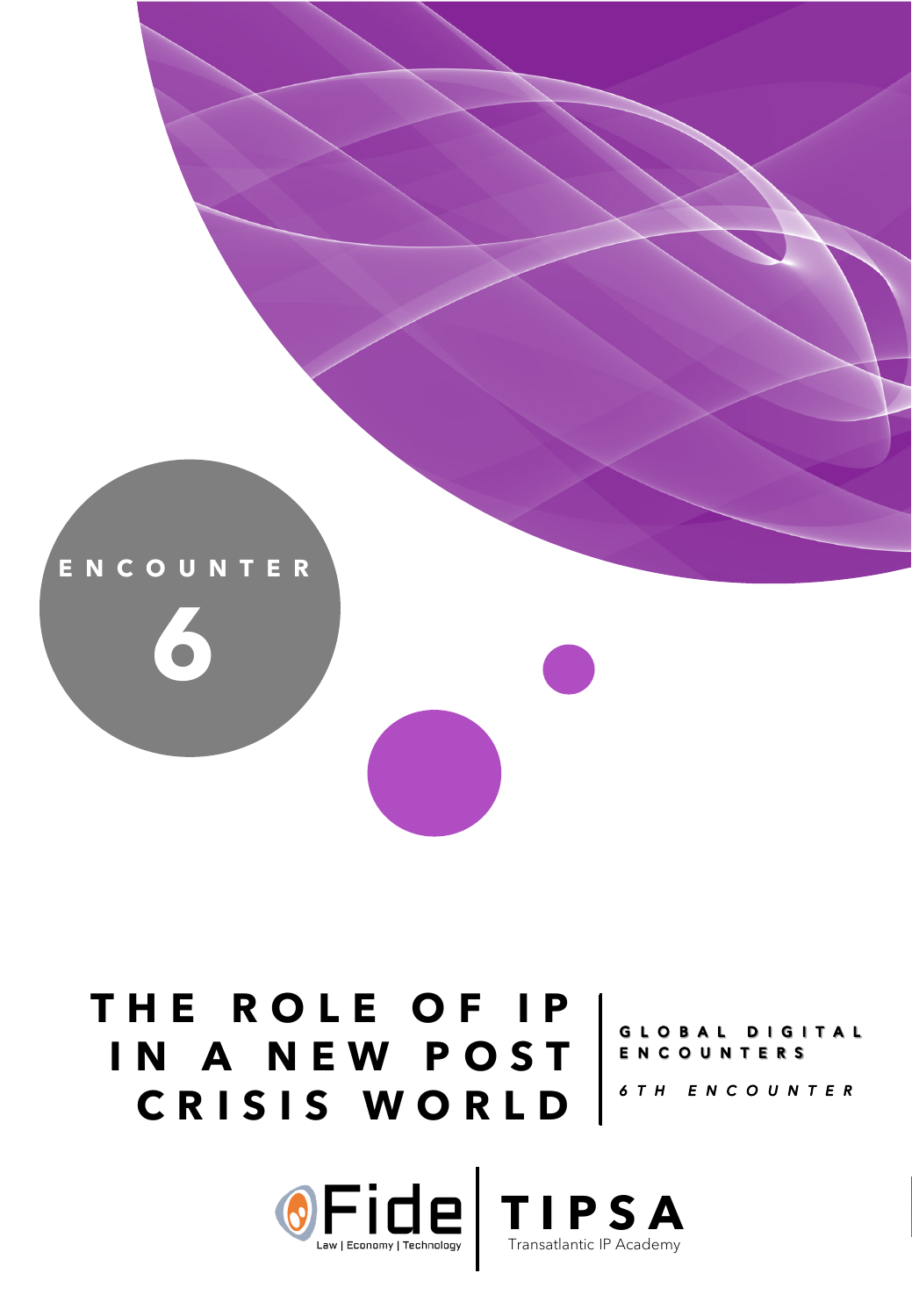

Date: Friday 30<sup>th</sup> of October 2020

Time: 4:30pm to 5:30pm (Madrid, Spain Time)

Method: Live Event via Microsoft Teams



#### Objectives:

The post-COVID Crisis environment is marked by a profound transformation of business and company operations, commercial transactions, and consumers approaches to brands including a further digitalization of society and a new geography for key trademarks. Consequently, trademarks will play an important role as business tools towards a new rebound, in an evolving business and social format. How will /may trademarks play this new role? Which meanings might be expected from this evolution? Are trends of the recent past to be simply accelerated, or would there be space for diverse scenarios? Speakers from three continents will provide a worldwide picture of the profoundly evolving trademark environment under a deeply transformed post-crisis environment and elaborate on possible future scenarios.

> [Register now via Eventbrite](http://bit.ly/gde-6) Click here

### **PANELISTS**



Dr. Alexander VON MUHLENDAHL Former Vice-President EUIPO



Prof. Irene CALBOLI Professor of Law, Texas A&M University School of Law.





Professor, School of Law; Dean, Intellectual Property Research Institute, Xiamen University, PR China



Moderated by:

#### Dr. Alberto CASADO **CERVIÑO**

Former Vice-President EUIPO, Former Vice-President EPO, Former Director-General SPTO

**WORLD** 

## **FIDE|TIPSA THE ROLE OF IP IN A NEW**

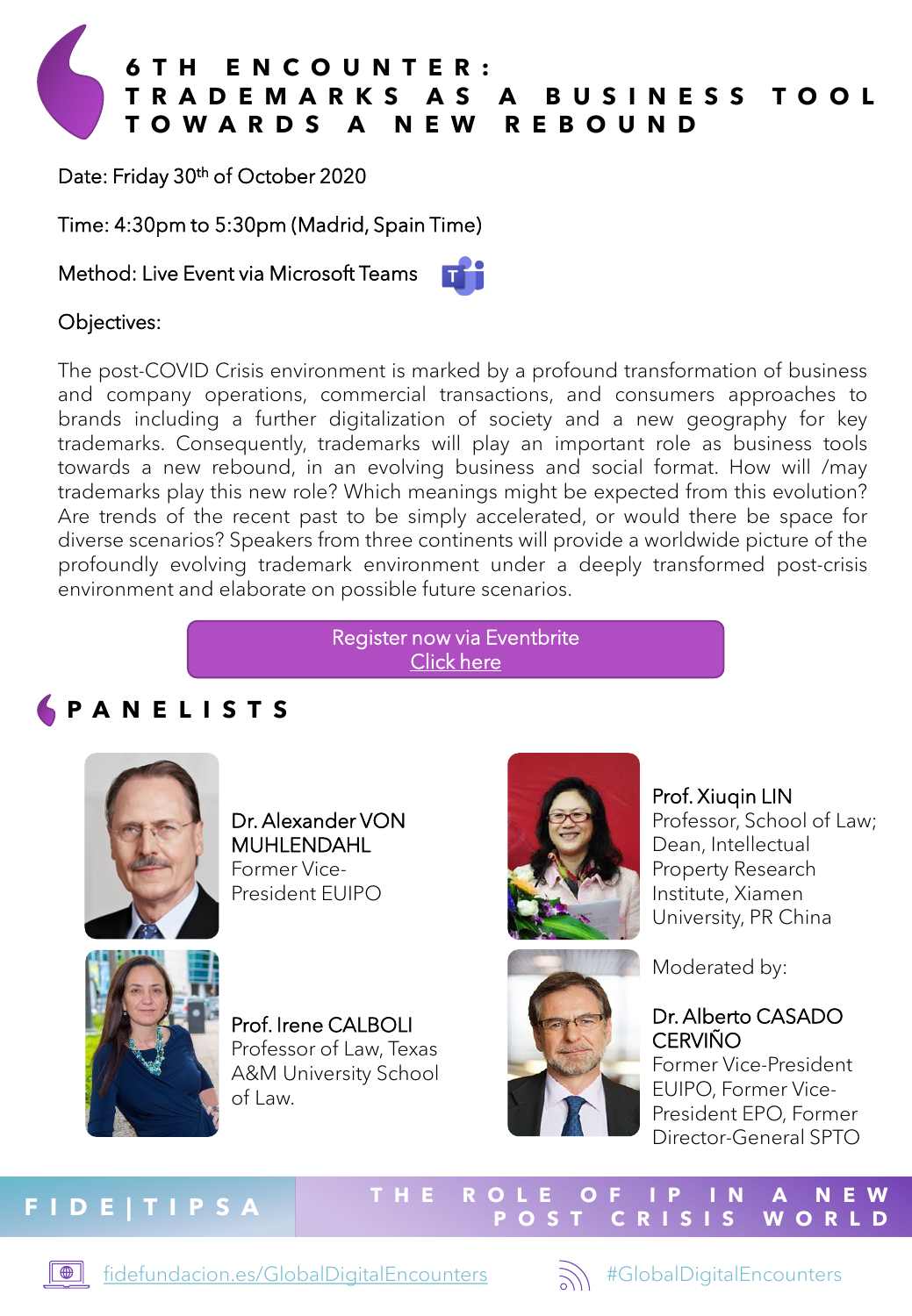

For those participants who want to get readings connected to the Encounter topic, we are pleased to recommend below several useful links that could be read at any time after the Encounter, or even before it.

These links are non-exhaustive, in the sense that Speakers and the Moderator cover a broader scope of topics connected to "Trademarks as a business tool. Towards a new rebound", but they offer insights that may bring further reflections for the future.

- 1. Calboli, I. and Sentfleben, M. (eds.) (2018) *The Protection of Non-Traditional Trademarks*, Oxford, Oxford University Press, [Read](http://fdslive.oup.com/www.oup.com/academic/pdf/openaccess/9780198826576.pdf)
- 2. Calboli, I. and Ginsburg, Jane C. (eds.) (2020), *The Cambridge handbook of International and Comparative Trademark Law*, Cambridge, Cambridge University Press, [Read](https://www.cambridge.org/core/books/cambridge-handbook-of-international-and-comparative-trademark-law/89635A9E3B1BEF12EFC92D0405589D14#fndtn-information)
- 3. Curtis, L. and Platts R. (2019) "Alexa, "what's the impact of AI on trademark law"", ManagingIP.com, May-June 2019, pp.43-47, [Read](https://www.hgf.com/media/1623950/Lee-curtis-AI-article.pdf)
- 4. EUIPO, Trademarks and Geographical Indications: future Perspectives (Intermediate level), [Read](https://euipo.europa.eu/knowledge/course/view.php?id=3342)
- 5. Gangjee, D.S., "Eye, Robot: Artificial Intelligence and Trademark Registers" (2020), in Bruun, N., Dinwoodie, G., Levin, M. and Ohly, A. (Eds.), *Transition and Coherence in Intellectual Property Law*, Cambridge, Cambridge University Press, [Read](https://papers.ssrn.com/sol3/papers.cfm?abstract_id=3467627)
- 6. Grynberg, M. (2019-2020), "AI and the "Death of Trademark"", Kentucky Law Journal, Vol. 108, number 2, pp. 199-238, [Read](https://papers.ssrn.com/sol3/papers.cfm?abstract_id=3626674)
- 7. Moerland, A. (2020) "New Trademark Uses in the Fourth Industrial Revolution: Virtual and Augmented Realities", in Heath, Ch., Kamperman-Sanders, A. and Moerland, A., *Intellectual Property Law and the Fourth Industrial Revolution*, AH Alphen aan den Rijn, Wolters Kluwer
- 8. WIPO, "World IP Day 2020 Innovate for a Green Future: how trademarks can promote sustainability", [Read](https://www.wipo.int/ip-outreach/en/ipday/2020/articles/sustainable_trademark.html)

## **FIDE|TIPSA THE ROLE OF IP IN A NEW**

 $\blacksquare$ 



**WORLD**